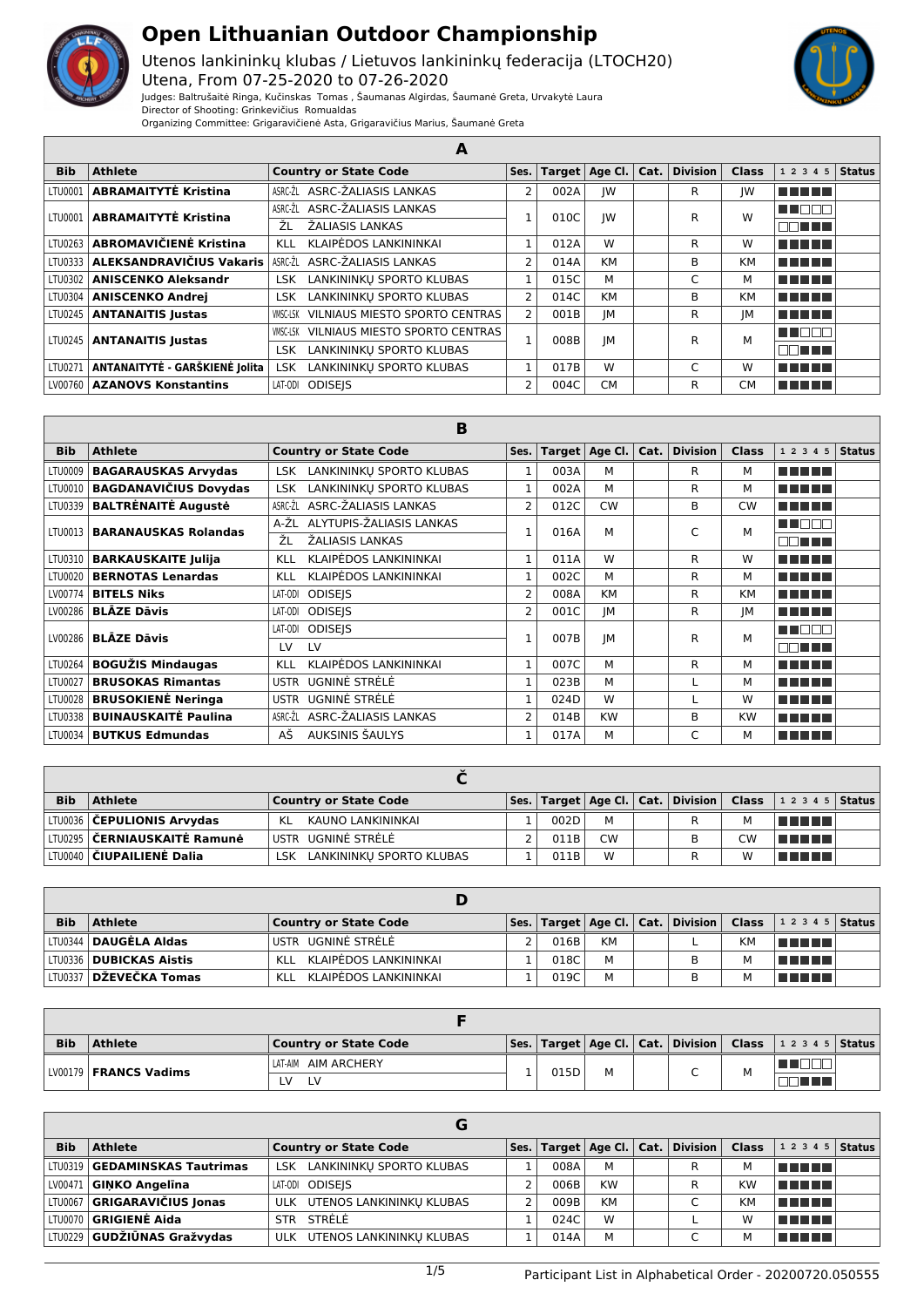

Utenos lankininkų klubas / Lietuvos lankininkų federacija (LTOCH20)

Utena, From 07-25-2020 to 07-26-2020 Judges: Baltrušaitė Ringa, Kučinskas Tomas , Šaumanas Algirdas, Šaumanė Greta, Urvakytė Laura Director of Shooting: Grinkevičius Romualdas

Organizing Committee: Grigaravičienė Asta, Grigaravičius Marius, Šaumanė Greta

|            |                                     |                                 |  |      |  |  |  | Continue |                                                                        |  |
|------------|-------------------------------------|---------------------------------|--|------|--|--|--|----------|------------------------------------------------------------------------|--|
| <b>Bib</b> | <b>Athlete</b>                      | <b>Country or State Code</b>    |  |      |  |  |  |          | Ses.   Target   Age Cl.   Cat.   Division   Class   1 2 3 4 5   Status |  |
|            | †LTU0074 <b>  GUREVIČIUS Arūnas</b> | LANKININKU SPORTO KLUBAS<br>LSK |  | 020A |  |  |  | м        | T FIT                                                                  |  |

| <b>Bib</b> | <b>Athlete</b>                     | <b>Country or State Code</b>    |      |    | Ses.   Target   Age Cl.   Cat.   Division   Class |    | $12345$ Status |  |
|------------|------------------------------------|---------------------------------|------|----|---------------------------------------------------|----|----------------|--|
|            | LTU0315   JAKELIS Kristijonas      | STR STRELE                      | 022A | M  |                                                   |    | T FIFIT F      |  |
|            | LTU0077   JANČIUKAS Dominykas      | ASRC-ŽL ASRC-ŽALIASIS LANKAS    | 001A | ΙM |                                                   | IM | TELET          |  |
|            |                                    | ASRC-ŽL ASRC-ŽALIASIS LANKAS    | 009C | IM |                                                   | м  | N NO W         |  |
|            | LTU0077 <b>JANČIUKAS Dominykas</b> | ŽΙ<br>ŽALIASIS LANKAS           |      |    |                                                   |    | 30 D D D       |  |
|            | LTU0084   <b>JURGAITIS Aidas</b>   | LANKININKU SPORTO KLUBAS<br>LSK | 005A | М  |                                                   |    | T FIFTI        |  |

|            |                              | K                                                 |                |      |                  |      |                 |              |                |               |
|------------|------------------------------|---------------------------------------------------|----------------|------|------------------|------|-----------------|--------------|----------------|---------------|
| <b>Bib</b> | <b>Athlete</b>               | <b>Country or State Code</b>                      | Ses.           |      | Target   Age Cl. | Cat. | <b>Division</b> | <b>Class</b> | 1 2 3 4 5      | <b>Status</b> |
| LV00527    | <b>KARĒLE Aleksandra</b>     | LAT-ODI ODISEIS                                   |                | 017D | W                |      | C               | W            | n na na n      |               |
|            |                              | LV<br>LV                                          |                |      |                  |      |                 |              | n di Titul     |               |
| LTU0089    | <b>KARPAVIČIUS Vytas</b>     | UGNINĖ STRĖLĖ<br><b>USTR</b>                      | 1              | 024B | M                |      |                 | м            | FI FI FI FI FI |               |
| LTU0090    | KARPAVIČIUS Žydrūnas         | KAUNO SPORTO ASOCIACIJA<br><b>KSA</b>             | 1              | 015B | м                |      | C               | м            | n din bin      |               |
| LTU0091    | <b>KAŠĖTA Ramūnas</b>        | KAUNO SPORTO ASOCIACIJA<br><b>KSA</b>             | $\mathbf{1}$   | 005B | м                |      | R               | м            | n din bin      |               |
| LTU0092    | <b>KAVALIAUSKAS Giedrius</b> | KLAIPĖDOS LANKININKAI<br><b>KLL</b>               | $\mathbf{1}$   | 005C | M                |      | R               | м            | n din bin      |               |
| LTU0301    | <b>KOSTECKAS Justinas</b>    | UTENOS LANKININKU KLUBAS<br><b>ULK</b>            | $\mathbf{1}$   | 013A | M                |      | C               | м            | n din bin      |               |
| LTU0101    | <b>KOVALEVSKIJ Adam</b>      | LANKININKU SPORTO KLUBAS<br>LSK.                  |                | 001A | M                |      | R               | м            | n din bin      |               |
| LTU0102    | <b>KOVALEVSKIJ Adrian</b>    | KLAIPĖDOS LANKININKAI<br><b>KLL</b>               | $\mathbf{1}$   | 004C | M                |      | R               | м            | n din bin      |               |
| LTU0316    | KOZLOVSKI ležy               | STRELE<br><b>STR</b>                              | $\mathbf{1}$   | 023A | м                |      |                 | м            | n na mats      |               |
| LTU0318    | <b>KOZLOVSKI Marcin</b>      | STRELE<br><b>STR</b>                              |                | 022C | м                |      |                 | м            | n na mara      |               |
| LTU0332    | <b>KRUTULIS Gustas</b>       | ASRC-ŽALIASIS LANKAS<br>ASRC-ŽL                   | $\overline{2}$ | 015A | <b>KM</b>        |      | B               | <b>KM</b>    | <b>THE LIT</b> |               |
| LTU0103    | KUZMIENĖ Laila               | KLAIPĖDOS LANKININKAI<br><b>KLL</b>               | $\mathbf{1}$   | 010A | W                |      | R               | W            | n din bin      |               |
| LTU0105    | <b>KUZNECOVA Agnè</b>        | <b>VILNIAUS MIESTO SPORTO CENTRAS</b><br>VMSC-LSK | 2              | 006C | <b>KW</b>        |      | R               | <b>KW</b>    | n din bir      |               |
| LTU0104    | <b>KUZNECOVAS Dmitrijus</b>  | LANKININKŲ SPORTO KLUBAS<br><b>LSK</b>            | $\mathbf{1}$   | 004A | M                |      | R               | м            | n na mata      |               |
| LTU0341    | KVEDERAVIČIŪTĖ Erika         | UGNINE STRELE<br><b>USTR</b>                      | $\overline{2}$ | 010B | <b>CW</b>        |      | <sub>B</sub>    | <b>CW</b>    | n din bin      |               |

| <b>Bib</b> | <b>Athlete</b>            | <b>Country or State Code</b>          | Ses. |      |   |  | Target   Age Cl.   Cat.   Division | <b>Class</b> | $12345$ Status |  |
|------------|---------------------------|---------------------------------------|------|------|---|--|------------------------------------|--------------|----------------|--|
| LV00825    | <b>LASMANE Sanita</b>     | LAT-ODI ODISEIS                       |      | 010D | W |  | R                                  | W            | T E E L        |  |
|            |                           | <b>LV</b><br>LV                       |      |      |   |  |                                    |              | nn nn n        |  |
|            | LTU0288   LEVICKAS Vilius | KAUNO SPORTO ASOCIACIJA<br><b>KSA</b> |      | 001B | M |  | R                                  | м            | T FIFITI       |  |
| LTU0346    | LIAUDANSKAS Aidas         | KAUNO LANKININKAI<br>KL               |      | 004D | M |  | R                                  | м            | n na mats      |  |
| LTU0111    | <b>LIEKIS Tomas</b>       | LANKININKU SPORTO KLUBAS<br>LSK       |      | 013C | м |  | ⌒                                  | м            | T FIFIT T      |  |
|            |                           | AMAZONES<br>I AT-AMA                  |      | 013B | M |  |                                    | M            | MA DE S        |  |
| LV00080    | LIEPA Krišjānis           | <b>LV</b><br>I V                      |      |      |   |  |                                    |              | T FIFT         |  |
|            | LTU0114   LUBYS Taurūnas  | KLAIPĖDOS LANKININKAI<br><b>KLL</b>   |      | 006C | M |  | R                                  | м            | TE ELET        |  |

|            |                                        | М                                      |                |      |           |                                    |           |                |  |
|------------|----------------------------------------|----------------------------------------|----------------|------|-----------|------------------------------------|-----------|----------------|--|
| <b>Bib</b> | <b>Athlete</b>                         | <b>Country or State Code</b>           | Ses.           |      |           | Target   Age Cl.   Cat.   Division | Class     | $12345$ Status |  |
|            | LTU0118   MAKSYMOV Aleksandr           | LANKININKU SPORTO KLUBAS<br><b>LSK</b> |                | 006A | M         | R                                  | м         | an an a        |  |
|            | LTU0119   MALDUTIS Gintaras            | LANKININKU SPORTO KLUBAS<br>LSK.       |                | 007A | M         | R                                  | м         | a da birn      |  |
|            | LTU0267   <b>MARGELEVIČIUS Povilas</b> | KSA KAUNO SPORTO ASOCIACIJA            |                | 003B | M         | R                                  | м         | MA MATA        |  |
|            | LV00840   MIHAILOVS Sergejs            | LAT-ODI ODISEIS                        | $\overline{2}$ | 006A | <b>KM</b> | R                                  | <b>KM</b> | ma mata        |  |
|            | LTU0312   MOCKEVIČIUS Nedas            | ŽALIASIS LANKAS<br>ŻΙ                  |                | 019B | M         | в                                  | м         | n na mats      |  |
|            | LTU0130   MOSIN Vladimir               | LANKININKU SPORTO KLUBAS<br><b>LSK</b> |                | 019A | M         | B                                  | м         | T FIFTIT       |  |
|            | LTU0130   MOSIN Vladimir               | LANKININKU SPORTO KLUBAS<br><b>LSK</b> |                | 022D | M         |                                    | м         | n na mats      |  |

| <b>Bib</b> | Athlete                                | <b>Country or State Code</b> |      |  |  | $\vert$ Ses. $\vert$ Target $\vert$ Age Cl. $\vert$ Cat. $\vert$ Division $\vert$ Class $\vert$ 1 2 3 4 5 $\vert$ Status $\vert$ |  |
|------------|----------------------------------------|------------------------------|------|--|--|----------------------------------------------------------------------------------------------------------------------------------|--|
|            | LTU0136   <b>NAUMAVIČIUS Vitalijus</b> | STRÉLÉ<br><b>STR</b>         | 023C |  |  |                                                                                                                                  |  |



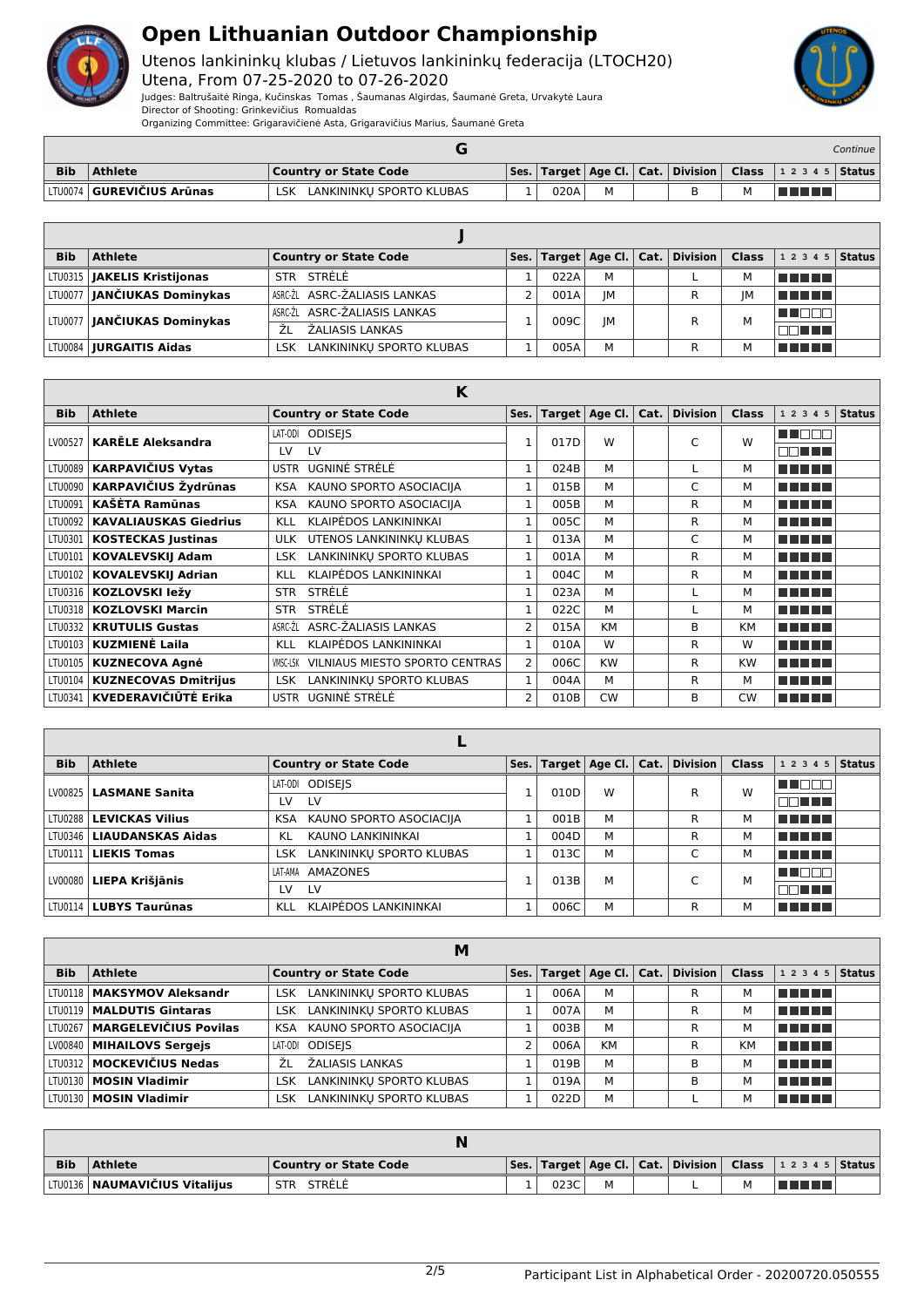

Utenos lankininkų klubas / Lietuvos lankininkų federacija (LTOCH20) Utena, From 07-25-2020 to 07-26-2020



Judges: Baltrušaitė Ringa, Kučinskas Tomas , Šaumanas Algirdas, Šaumanė Greta, Urvakytė Laura Director of Shooting: Grinkevičius Romualdas

Organizing Committee: Grigaravičienė Asta, Grigaravičius Marius, Šaumanė Greta

| <b>Bib</b> | Athlete                       | <b>Country or State Code</b> |      |  |   | Ses.   Target   Age Cl.   Cat.   Division   Class   1 2 3 4 5   Status |  |
|------------|-------------------------------|------------------------------|------|--|---|------------------------------------------------------------------------|--|
|            | LV00148   OPOLČENOVS Aleksejs | LAT-ODI ODISEIS              | 006B |  | м |                                                                        |  |
|            |                               | LV<br>I V                    |      |  |   |                                                                        |  |

| <b>Bib</b> | <b>Athlete</b>                    | <b>Country or State Code</b>               |              |      |           |  | Ses.   Target   Age Cl.   Cat.   Division | <b>Class</b> | $12345$ Status |  |  |
|------------|-----------------------------------|--------------------------------------------|--------------|------|-----------|--|-------------------------------------------|--------------|----------------|--|--|
|            | LTU0326   PERMINAITĖ Diana        | GAIA-KL GAIA-KAUNO LANKININKAI             |              | 007C | <b>KW</b> |  | R                                         | KW           | T FIFTER       |  |  |
|            | LTU0250   PETRAUSKAITĖ Ugnė       | VILNIAUS MIESTO SPORTO CENTRAS<br>VMSC-LSK |              | 010A | <b>CW</b> |  | B                                         | CW           | TELET          |  |  |
|            | LTU0147   PETRAUSKAS Algimantas   | KAUNO LANKININKAI<br>KL                    |              | 003D | М         |  | R                                         | м            | n din bin      |  |  |
|            | LTU0149   PETRONIS Skirmantas     | KAUNO SPORTO ASOCIACIJA<br>KSA             |              | 002B | IM        |  | R                                         | IM           | THEFT          |  |  |
|            | LTU0149   PETRONIS Skirmantas     | KAUNO SPORTO ASOCIACIJA<br>KSA.            |              | 004B | IM        |  | R                                         | м            | ma mata        |  |  |
|            | LTU0261 <b>PRANEVIČIŪTĖ Miglė</b> | VILNIAUS MIESTO SPORTO CENTRAS<br>VMSC-LSK | <sup>-</sup> | 003A | <b>CW</b> |  | R                                         | <b>CW</b>    | n din No       |  |  |
|            | LTU0154   PRAPUOLENIS Arvydas     | KAUNO SPORTO ASOCIACIJA<br>KSA.            |              | 016B | M         |  | $\overline{ }$                            | м            | T FIFTER       |  |  |
|            | $LV00485$ PUKIS Artūrs            | LAT-ODI ODISEIS                            | C.           | 009A | <b>KM</b> |  |                                           | <b>KM</b>    | n din Film     |  |  |

|            |                                        | R                            |      |      |   |                                              |              |                        |
|------------|----------------------------------------|------------------------------|------|------|---|----------------------------------------------|--------------|------------------------|
| <b>Bib</b> | <b>Athlete</b>                         | <b>Country or State Code</b> | Ses. |      |   | Target $ $ Age Cl. $ $ Cat. $ $ Division $ $ | <b>Class</b> | $1\ 2\ 3\ 4\ 5$ Status |
|            | LTV0328   RADVILIENĖ Halina            | USTR UGNINĖ STRĖLĖ           |      | 021C | W | В                                            | w            | TE ELE                 |
|            | LTV0158   <b>RAMANAUSKAITĖ Paulina</b> | ASRC-ŽL ASRC-ŽALIASIS LANKAS |      | 011C | W | R                                            | W            | HE LILI                |
|            |                                        | ŽΙ<br>ŽALIASIS LANKAS        |      |      |   |                                              |              | TELEL                  |
|            | LTV0161 <b>  REČIŪGA Romualdas</b>     | HAR HARMONIJA                |      | 008C | M | R                                            | М            | n din b                |
|            | LV00091   RJABKOVA Marina              | AIM ARCHERY<br>I AT-AIM      |      | 012B | W | R                                            | W            |                        |
|            |                                        | <b>LV</b><br>LV              |      |      |   |                                              |              | T FILMER               |
|            | LTV0309   RUGINIS Donatas              | KLAIPĖDOS LANKININKAI<br>KLL |      | 003C | M | R                                            | м            | <u> Film</u>           |

| <b>Bib</b> | <b>Athlete</b>           | <b>Country or State Code</b> |          |      |           |  |    | Ses.   Target   Age Cl.   Cat.   Division   Class   1 2 3 4 5   Status |  |
|------------|--------------------------|------------------------------|----------|------|-----------|--|----|------------------------------------------------------------------------|--|
|            | LV00826 SAHMANOVS Timurs | LAT-ODI ODISEIS              | <u>.</u> | 008C | <b>KM</b> |  | KМ | l Titul Titul                                                          |  |

| <b>Bib</b> | <b>Athlete</b>                     | <b>Country or State Code</b> |      |   | Ses.   Target   Age Cl.   Cat.   Division   Class |   | $ 12345 $ Status |  |
|------------|------------------------------------|------------------------------|------|---|---------------------------------------------------|---|------------------|--|
|            | LTU0168 <b>  ŠAKAUSKAS Vladas</b>  | LSK LANKININKU SPORTO KLUBAS | 014C | м |                                                   | M | T FI FI FI       |  |
|            | LTU0225   <b>ŠAUMANAS Algirdas</b> | ULK UTENOS LANKININKU KLUBAS | 015A | M |                                                   | M | T FIFIT FI       |  |
|            | LTU0224   ŠAUMANĖ Greta            | ULK UTENOS LANKININKU KLUBAS | 017C | W |                                                   | W | TELET            |  |

| <b>Bib</b> | <b>Athlete</b>                      | <b>Country or State Code</b> |      |           |   |    | $ \mathsf{Ses.} \mathsf{Target} \mathsf{Age}\mathsf{Cl.} \mathsf{Cat.} \mathsf{Division} \mathsf{Class} \mathsf{12345} $ |  |
|------------|-------------------------------------|------------------------------|------|-----------|---|----|--------------------------------------------------------------------------------------------------------------------------|--|
|            | LTU0342 SĖDAITIS Mykolas            | USTR UGNINĖ STRĖLĖ           | 022B | IM        |   |    | n din bir                                                                                                                |  |
|            | LTV0283 <b>  SEILIŪTĖ Viktorija</b> | ASRC-ŽL ASRC-ŽALIASIS LANKAS | 010C | <b>CW</b> | в | CW | n din bir                                                                                                                |  |
|            | LTU0173   SEKORSKAS Egidijus        | STR STRELE                   | 024A | M         |   |    | an di B                                                                                                                  |  |

| <b>Bib</b> | <b>Athlete</b>                        | <b>Country or State Code</b> |      |           | Ses.   Target   Age Cl.   Cat.   Division |           | <b>Class</b> $ 12345 $ Status |  |
|------------|---------------------------------------|------------------------------|------|-----------|-------------------------------------------|-----------|-------------------------------|--|
|            | LTU0345   ŠERKŠNAS Laurynas           | USTR UGNINĖ STRĖLĖ           | 016A | <b>KM</b> |                                           | <b>KM</b> | <u>in Finns</u>               |  |
|            | LTU0177   ŠIGAUSKAS Vladas            | KSA KAUNO SPORTO ASOCIACIJA  | 002B | М         |                                           | м         | a shekara                     |  |
|            | $\vert$ LV00443 $\vert$ ŠILOVS Edgars | LAT-AIM AIM ARCHERY          | 013D | M         |                                           | м         |                               |  |
|            |                                       | LV.<br>LV                    |      |           |                                           |           | 70 O O                        |  |

| <b>Bib</b> | Athlete                              | <b>Country or State Code</b> |      |   |  |   | Ses.   Target   Age Cl.   Cat.   Division   Class   1 2 3 4 5   Status |  |
|------------|--------------------------------------|------------------------------|------|---|--|---|------------------------------------------------------------------------|--|
|            | LTU0180   <b>SIPAVIČIUS Vaidotas</b> | AUKSINIS ŠAULYS<br>AS        | 007D | м |  | м | a katika T                                                             |  |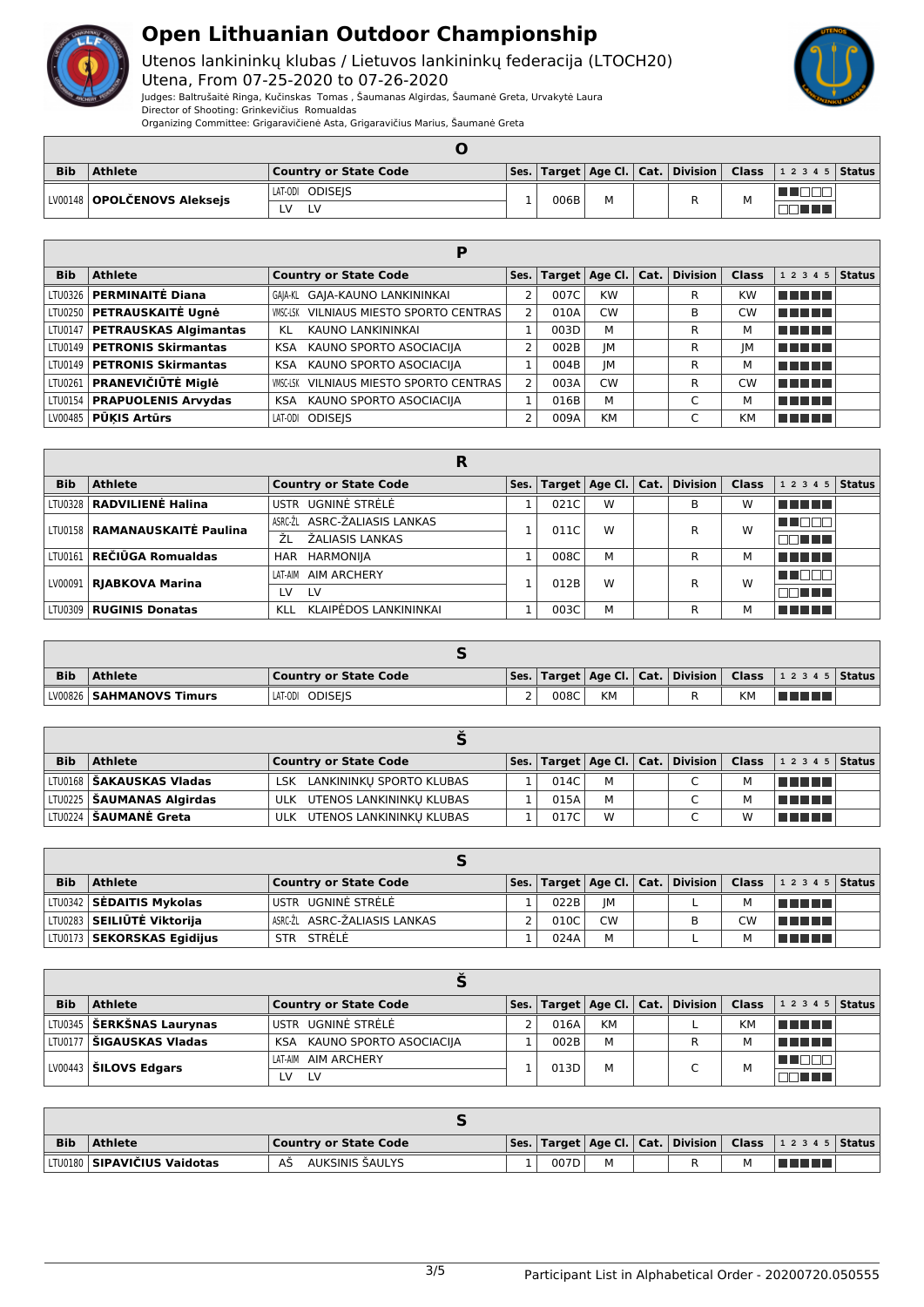

Utenos lankininkų klubas / Lietuvos lankininkų federacija (LTOCH20) Utena, From 07-25-2020 to 07-26-2020



Judges: Baltrušaitė Ringa, Kučinskas Tomas , Šaumanas Algirdas, Šaumanė Greta, Urvakytė Laura Director of Shooting: Grinkevičius Romualdas Organizing Committee: Grigaravičienė Asta, Grigaravičius Marius, Šaumanė Greta

| <b>Bib</b> | <b>Athlete</b>                      | <b>Country or State Code</b>                   |  |      |           |  |  |    | Ses.   Target   Age Cl.   Cat.   Division   Class   1 2 3 4 5   Status |  |  |
|------------|-------------------------------------|------------------------------------------------|--|------|-----------|--|--|----|------------------------------------------------------------------------|--|--|
|            | LTU0184 <b>  ŠIRONAS Linas</b>      | <b>IBR</b><br>JAUNIMO BRIZAS                   |  | 019D | м         |  |  | м  | TI TITLE                                                               |  |  |
|            | LTU0185 <b>  ŠIRONAS Virgilijus</b> | <b>JAUNIMO BRIZAS</b><br><b>IBR</b>            |  | 018D | М         |  |  | м  | n din se                                                               |  |  |
|            | LTU0187 SLAIČIŪNAITĖ Eimantė        | <b>WISC-LSK VILNIAUS MIESTO SPORTO CENTRAS</b> |  | 011A | <b>CW</b> |  |  | CW | n na mats                                                              |  |  |
|            | LTU0190   ŠLIAUTERIS Modestas       | AUKSINIS ŠAULYS<br>AS                          |  | 006D | М         |  |  |    | T DE L'IS                                                              |  |  |

| <b>Bib</b> | Athlete                                | <b>Country or State Code</b>            |      |           | Ses.   Target   Age Cl.   Cat.   Division   Class |    | $12345$ Status |  |
|------------|----------------------------------------|-----------------------------------------|------|-----------|---------------------------------------------------|----|----------------|--|
|            | LV00607 SPURGJAŠA Egita                | LAT-ODI ODISEIS                         | 007A | <b>KW</b> |                                                   | KW | l man mar      |  |
|            | LTU0193 <b>  STAGNIŪNAITĖ Aistė</b>    | USTR UGNINĖ STRĖLĖ                      | 012B | <b>CW</b> | в                                                 | CW | l se se se s   |  |
|            | LTU0193 <b>  STAGNIŪNAITĖ Aistė</b>    | USTR UGNINĖ STRĖLĖ                      | 021A | <b>CW</b> | B                                                 | w  | n din bir      |  |
|            | LTV0240 <b>  SUKAREVIČIŪTĖ Austėja</b> | WISC-LSK VILNIAUS MIESTO SPORTO CENTRAS | 012A | <b>CW</b> | в                                                 | СW | a da ba        |  |

| <b>Bib</b> | <b>Athlete</b>                     | <b>Country or State Code</b>   |  | Ses.   Target   Age Cl.   Cat. |           |  | $\mid$ Division $\mid$ | <b>Class</b> | $12345$ Status    |  |  |
|------------|------------------------------------|--------------------------------|--|--------------------------------|-----------|--|------------------------|--------------|-------------------|--|--|
|            | LV00300 <b>ŠUKIS Armands</b>       | LAT-STI STIEGRA                |  | 009A                           | м         |  | R                      | м            | ______            |  |  |
|            |                                    | <b>LV</b><br>LV                |  |                                |           |  |                        |              | MM TITL           |  |  |
|            | LTV0340 <b>  ŠULIOKAS Domantas</b> | GAIA-KL GAIA-KAUNO LANKININKAI |  | 013B                           | <b>KM</b> |  | В                      | CM           | l Titolin Titolin |  |  |
|            | LTV0340 <b>  ŠULIOKAS Domantas</b> | GAIA-KL GAIA-KAUNO LANKININKAI |  | 015B                           | <b>KM</b> |  | В                      | KM           | l Titolin Titolin |  |  |
|            | LTV0335 <b>  ŠULIOKAS Rimantas</b> | GAIA-KL GAIA-KAUNO LANKININKAI |  | 020C                           | М         |  | в                      | м            | TITI TITI         |  |  |

| <b>Bib</b> | Athlete                | Country or State Code |  |      |   |  |  |   | Ses.   Target   Age Cl.   Cat.   Division   Class   1 2 3 4 5   Status |  |
|------------|------------------------|-----------------------|--|------|---|--|--|---|------------------------------------------------------------------------|--|
|            | 0000 SVEILE Talivaldis | HDH-IAA HDH-IAA       |  | 020B | M |  |  | м |                                                                        |  |

| <b>Bib</b> | <b>Athlete</b>                   |     | <b>Country or State Code</b> |      |      |           |                | Ses.   Target   Age Cl.   Cat.   Division | <b>Class</b> | $12345$ Status |  |  |
|------------|----------------------------------|-----|------------------------------|------|------|-----------|----------------|-------------------------------------------|--------------|----------------|--|--|
|            | LTU0281   TAMULYNAITĖ Rugilė     |     | ASRC-ŽL ASRC-ŽALIASIS LANKAS |      | 011C | <b>CW</b> |                | в                                         | <b>CW</b>    | T F F F F      |  |  |
|            | LTU0199   TIMINSKAS Ugnius       | ŹL  | ŽALIASIS LANKAS              |      | 008D | M         |                | R                                         | м            | TELEL          |  |  |
|            | LTU0200   TIMINSKIENĖ Inga       | ŻΙ  | ŽALIASIS LANKAS              |      | 011D | W         |                | R                                         | w            | T 11 11 11 11  |  |  |
|            | LV00450 <b>TITOVS Aleksandrs</b> |     | LAT-ODI ODISEIS              | 016D | М    |           | $\overline{ }$ | M                                         | THEEL        |                |  |  |
|            |                                  | LV  | <b>LV</b>                    |      |      |           |                |                                           |              | TE FIT         |  |  |
|            | LV00280   TJUTJUKOVS Ilja        |     | LAT-ODI ODISEIS              |      | 005A | <b>CM</b> |                | $\overline{ }$                            | CМ           | TELELT         |  |  |
|            | LTU0260   TRAPIK Jelena          | LSK | LANKININKU SPORTO KLUBAS     |      | 021B | W         |                | в                                         | w            | TE DE L        |  |  |

| <b>Bib</b> | Athlete                       | Country or State Code   |  |      |  |  |  |  | $\vert$ Ses. $\vert$ Target $\vert$ Age Cl. $\vert$ Cat. $\vert$ Division $\vert$ Class $\vert$ 1 2 3 4 5 $\vert$ Status $\vert$ |  |  |
|------------|-------------------------------|-------------------------|--|------|--|--|--|--|----------------------------------------------------------------------------------------------------------------------------------|--|--|
|            | LTU0202 <b>  ŪSAS Arvydas</b> | KAUNO LANKININKAI<br>KL |  | 001D |  |  |  |  | <u> Tanzania de la pro</u>                                                                                                       |  |  |

| <b>Bib</b> | <b>Athlete</b>                       | <b>Country or State Code</b>               | Ses.          |      |           |  | Target   Age Cl.   Cat.   Division | <b>Class</b> | $12345$ Status |  |
|------------|--------------------------------------|--------------------------------------------|---------------|------|-----------|--|------------------------------------|--------------|----------------|--|
| LTU0203    | VAIČEKAUSKIS Vidmantas               | KLAIPĖDOS LANKININKAI<br><b>KLL</b>        |               | 001C | м         |  | R                                  | м            | TE E E E       |  |
|            | LTU0120 VALČIUKĖ Margarita           | LANKININKU SPORTO KLUBAS<br><b>LSK</b>     |               | 010B | W         |  | R                                  | W            | TE E E E       |  |
|            | LTU0207 <b>VEČKYS Žydrūnas</b>       | LSK LANKININKŲ SPORTO KLUBAS               |               | 023D | М         |  |                                    | м            | T T T T T T    |  |
|            | LTU0208 VEČKYTĖ Elzė Augustina       | VILNIAUS MIESTO SPORTO CENTRAS<br>VMSC-LSK | $\mathcal{P}$ | 013A | <b>CW</b> |  | В                                  | <b>CW</b>    | TERRET         |  |
|            | LTU0211   VENGELIS Linas             | A-ŽL ALYTUPIS-ŽALIASIS LANKAS              |               | 014B | M         |  |                                    | M            | TI DEL         |  |
|            |                                      | ŽALIASIS LANKAS<br>ŽΙ                      |               |      |           |  |                                    |              | TELEL          |  |
|            | LTU0212   VILEIKIS Algimantas        | ŽALIASIS LANKAS<br>ŽL                      |               | 018B | M         |  | В                                  | м            | T E E E E      |  |
|            | LTU0303   <b>VILKAUSKAS Ernestas</b> | LANKININKU SPORTO KLUBAS<br>LSK I          |               | 018A | M         |  | В                                  | м            | TE ELECT       |  |
|            | LTU0235   <b>VIZBARAITĖ Evelina</b>  | ULK UTENOS LANKININKU KLUBAS               |               | 003C | <b>CW</b> |  | R                                  | <b>CW</b>    | T FI FI FI FI  |  |

| <b>Bib</b> | <b>Athlete</b>                         | Country or State Code |  |      |           |  |  |           | Ses.   Target   Age Cl.   Cat.   Division   Class   1 2 3 4 5   Status |  |
|------------|----------------------------------------|-----------------------|--|------|-----------|--|--|-----------|------------------------------------------------------------------------|--|
|            | ' LTU0305 <b>  ZAJANKAUSKAITĖ Tėja</b> | USTR UGNINĖ STRĖLĖ    |  | 017B | <b>KW</b> |  |  | <b>KW</b> | <u> Tanzania de la pro</u>                                             |  |